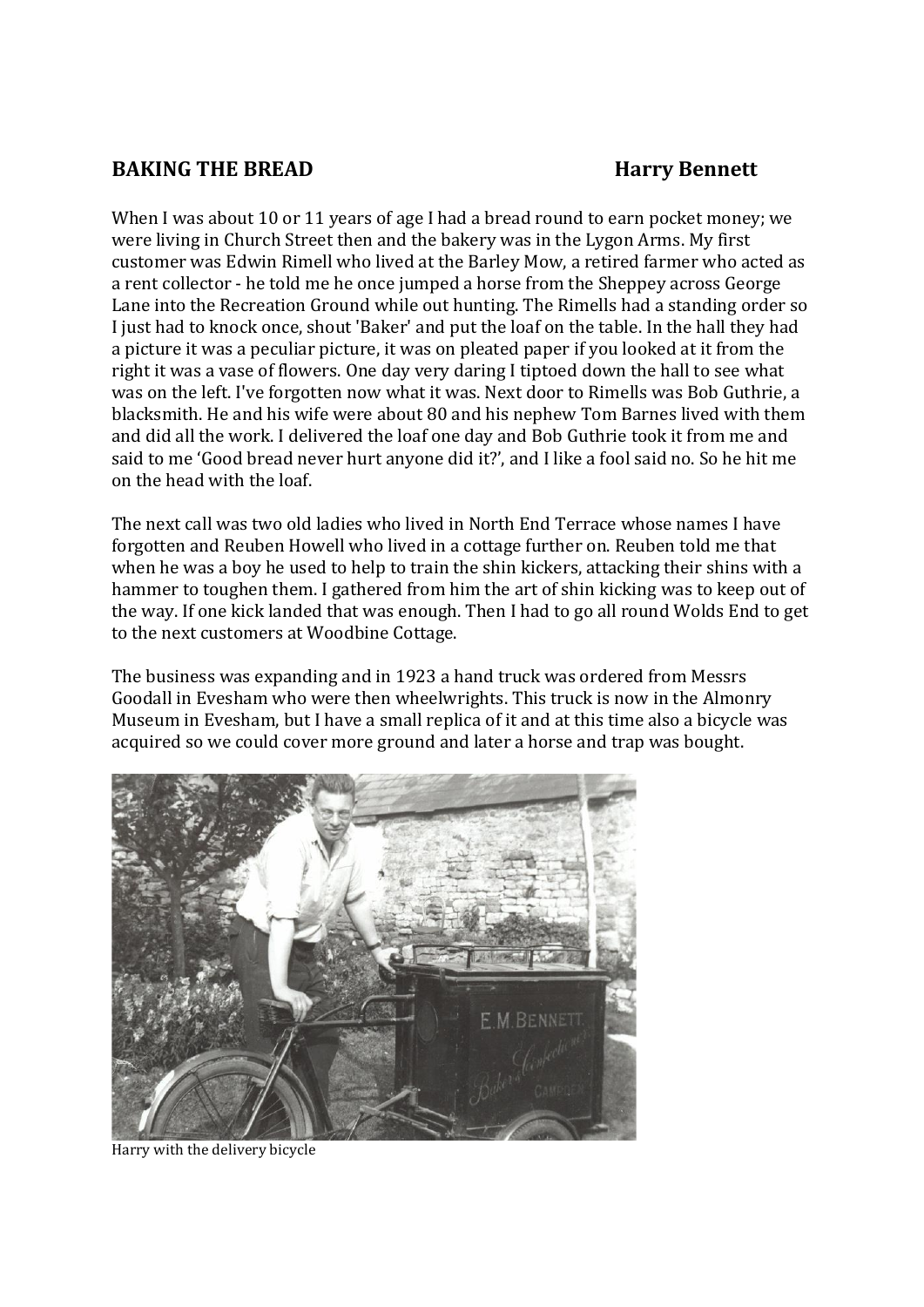In 1928 Campden's old stone drains were found to be inadequate so a new sewerage system was put in with a proper filtration plant in Station Road. The government gave a grant for this work provided part of the labour came from the high unemployment areas so about 20 Welsh miners came to do the digging. Needless to say they managed to form a choir and Land of my Fathers could be heard every lunch hour. Work took about two years and when it had finished a building and rehousing plan was put into operation. Council houses were built at Catbrook and Station Road and a lot of small substandard cottages in the town were condemned. Poppetts Alley, Lodging House Yard and George and Dragon Cottages were either demolished or made two or three into one and refurbished. All the tenants of this property were moved to the new council houses this meant that delivery now covered much more ground and took much longer.

So far I have only written about the delivery work - the bread had to be made before it could be delivered. When we first started bread was made by the sponge dough method a sack of flour, 140lbs was tipped into the trough and the pen boards inserted. This was a board of the same section as the trough which could be pushed into the flour at any point to shut part of it off. The sponge consisted of about 28lbs of flour made into a very soft dough with yeast. This was made overnight and left to rise by the 11 morning it would have risen until it had collapsed it was then ready for use. The pen board was removed, the salt and the rest of the water added and the whole mixed to a smooth dough by hand. This took about 45 minutes hard work and the dust was terrible. I still suffer from asthma caused through inhaling it. The dough was then left to rise for about 4 hours while we got on with other work such as buns, rolls etc. known in the trade as morning goods. Cakes and other confectionery were done after the bread. If the sponge had not dropped when we arrived for work in the morning we had to hang about until it did which meant we were late all day. I soon found that if I got there first and the sponge had not dropped giving the side of the trough a sharp kick would do the trick.

I had learnt to set the sponge at a very early age so my father could go bowling in the evenings and not have to do it when he came back. One night I forgot to do it and when he lifted the lid the next morning there was no sponge - dropped or otherwise. So we had to make a straight dough which is one made up straight away using up twice as much yeast. He was familiar with this process from having used it in the army bakeries the bread was quite satisfactory, and that, thank God, was the end of sponge doughs. This was the best mistake I had ever made. I think sponge doughs were used to save a few pence on the yeast, you didn't gain anything else. They may have been necessary when barm was the only medium available as a raising agent but with modern compressed yeast it was quite unnecessary. Another monotonous job was tin greasing. This had to be done daiiy or the bread would stick to the tin, it's now done by spraying a film of oil over the dough as it comes out of the moulding machine and before it drops into the tin. Some experimenting was done with silicone coating but this was unsatisfactory stacking the tins one inside the other ruined the coating.

Moulding was all done by hand one loaf in each hand with practice a perfectly round ball could be achieved very quickly. In those days we were still making a few quartern loaves at 41b each when baked. These were weighed at 4.5 lb each to allow for water evaporation whilst baking. I could roll one of these in each hand. Later the half quartern or 21b loaf became more popular. Very few 11b loaves were made, we only had six tins. The cottage loaf was very popular with the public but not with the bakers, as they could